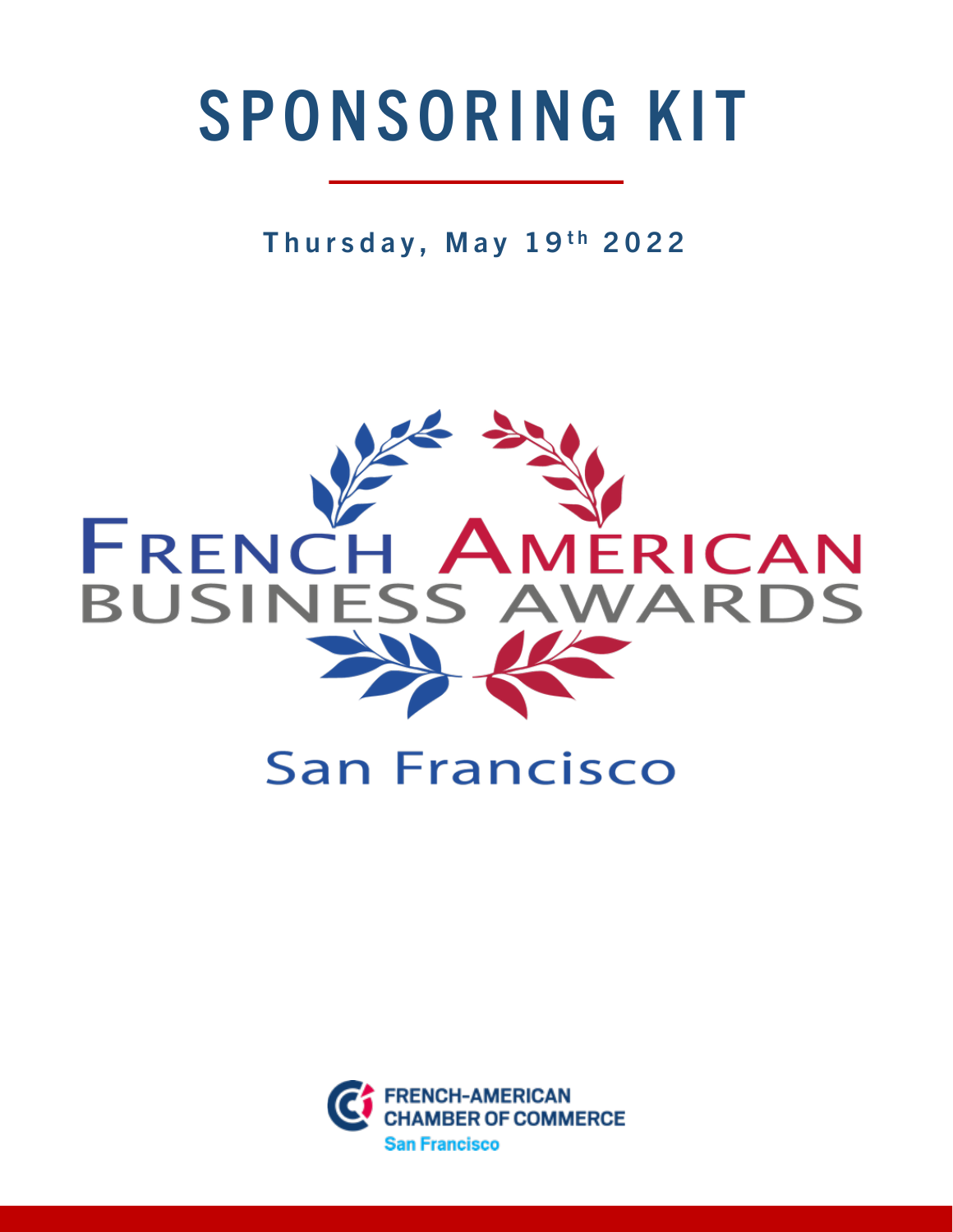

## A UNIQUE CEREMONY TO AWARD THE BEST FRENCH-AMERICAN COMPANIES, ENTREPRENEURS AND EXECUTIVES IN THE BAY AREA, FOR THEIR ANNUAL RESULTS AND LASTING PERFORMANCE IN MANAGEMENT AND LEADERSHIP.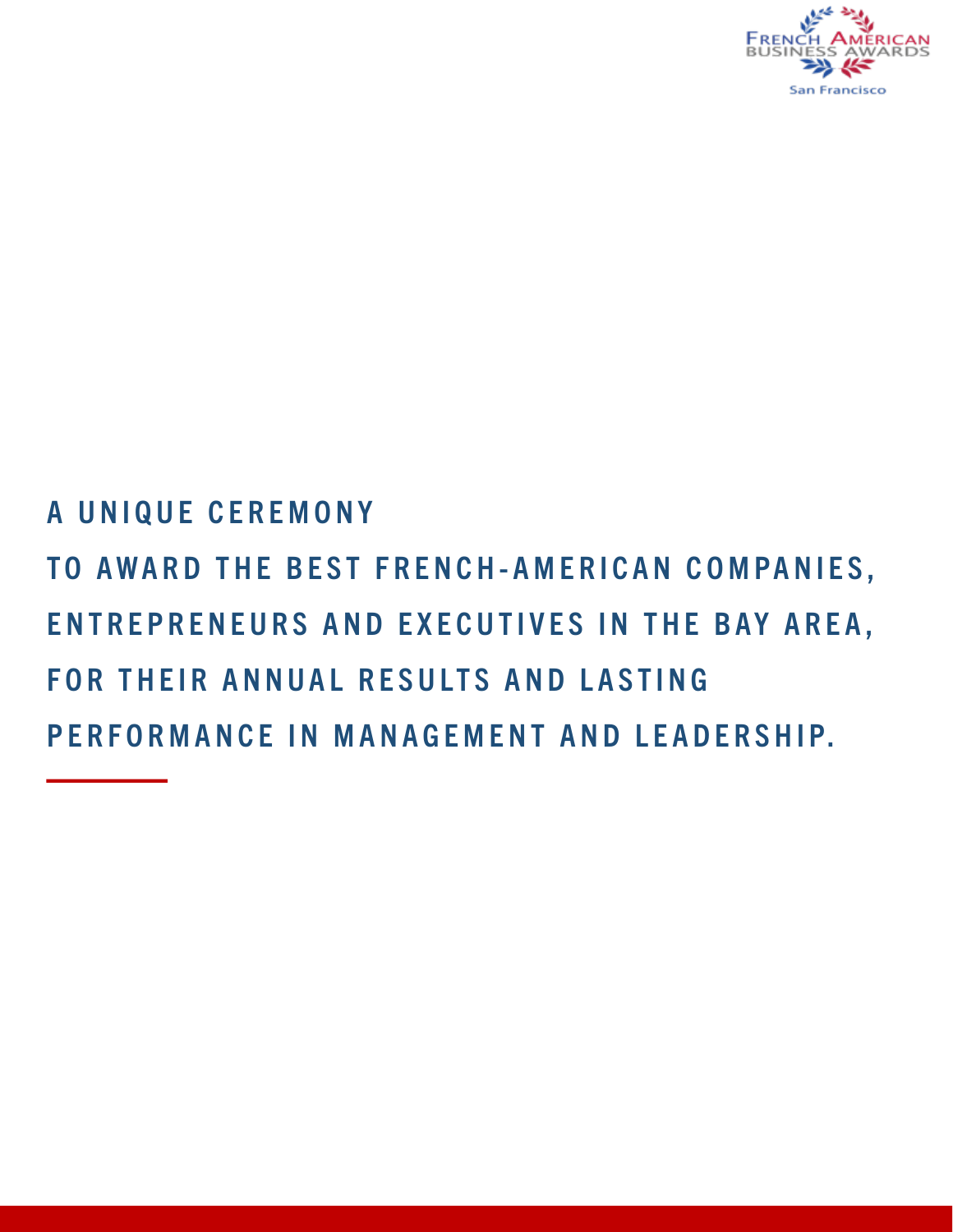

#### 2019 figures

- 10 categories 20 trophies
- § 8 weeks market study
- **180** pre-selected companies
- § 45 nominees
- 20 laureates
- $\blacksquare$  120 experts involved in the selection process (VCs, journalists, CEOs, Experts, etc.)
- **12** meetings: advisory board, jury deliberations
- **310** dinner guests sold out

#### 2019 categories

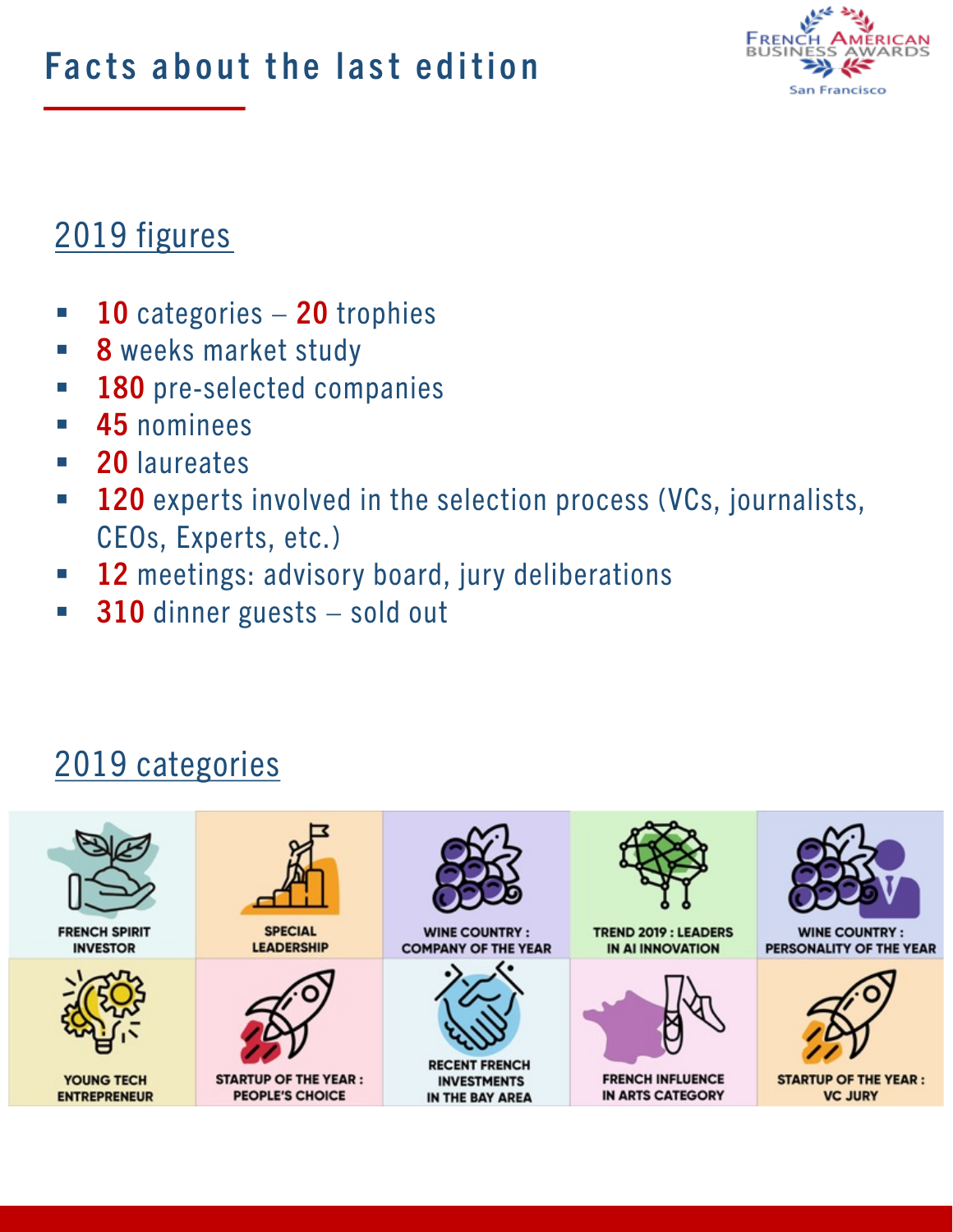A few Laureate alumni



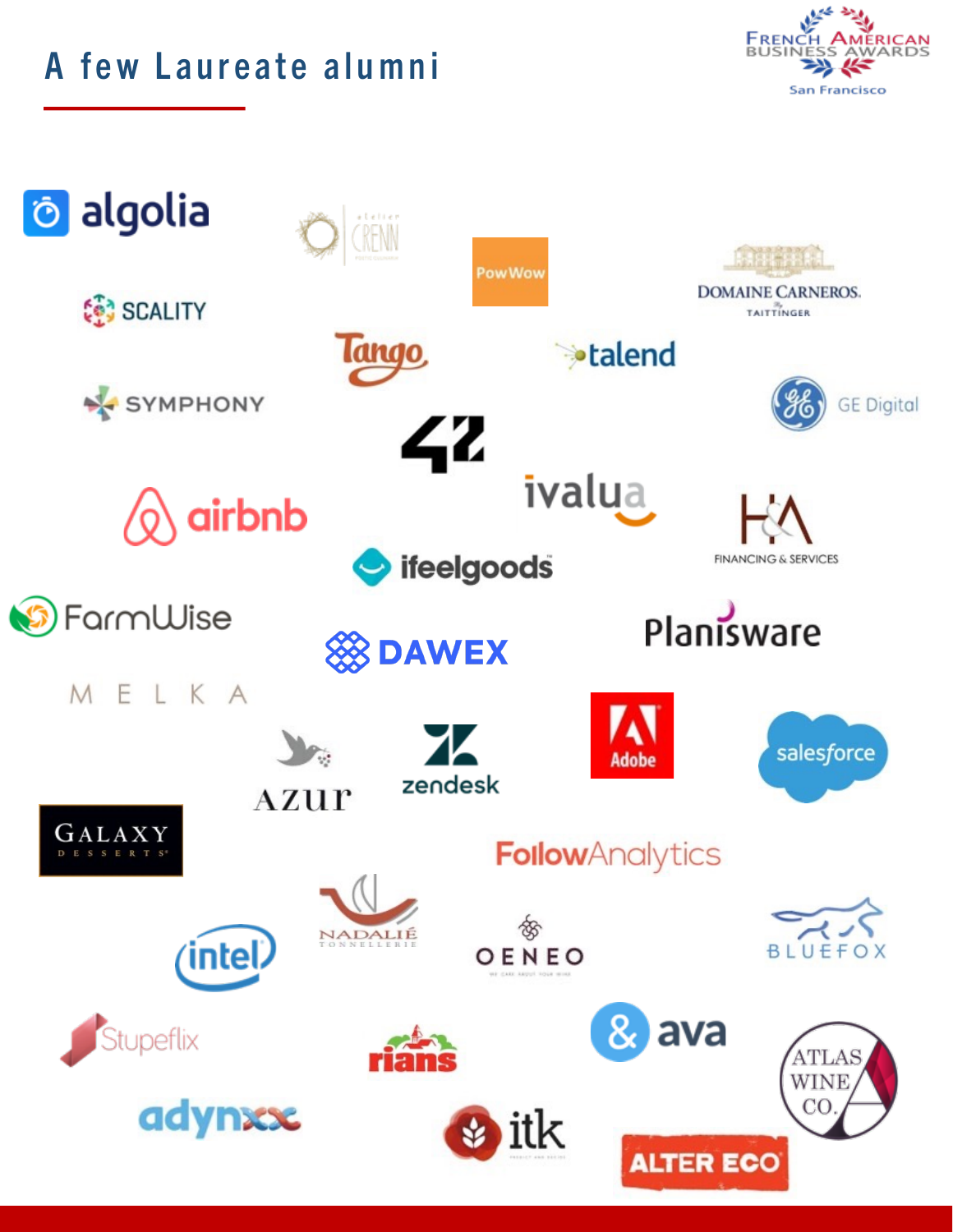



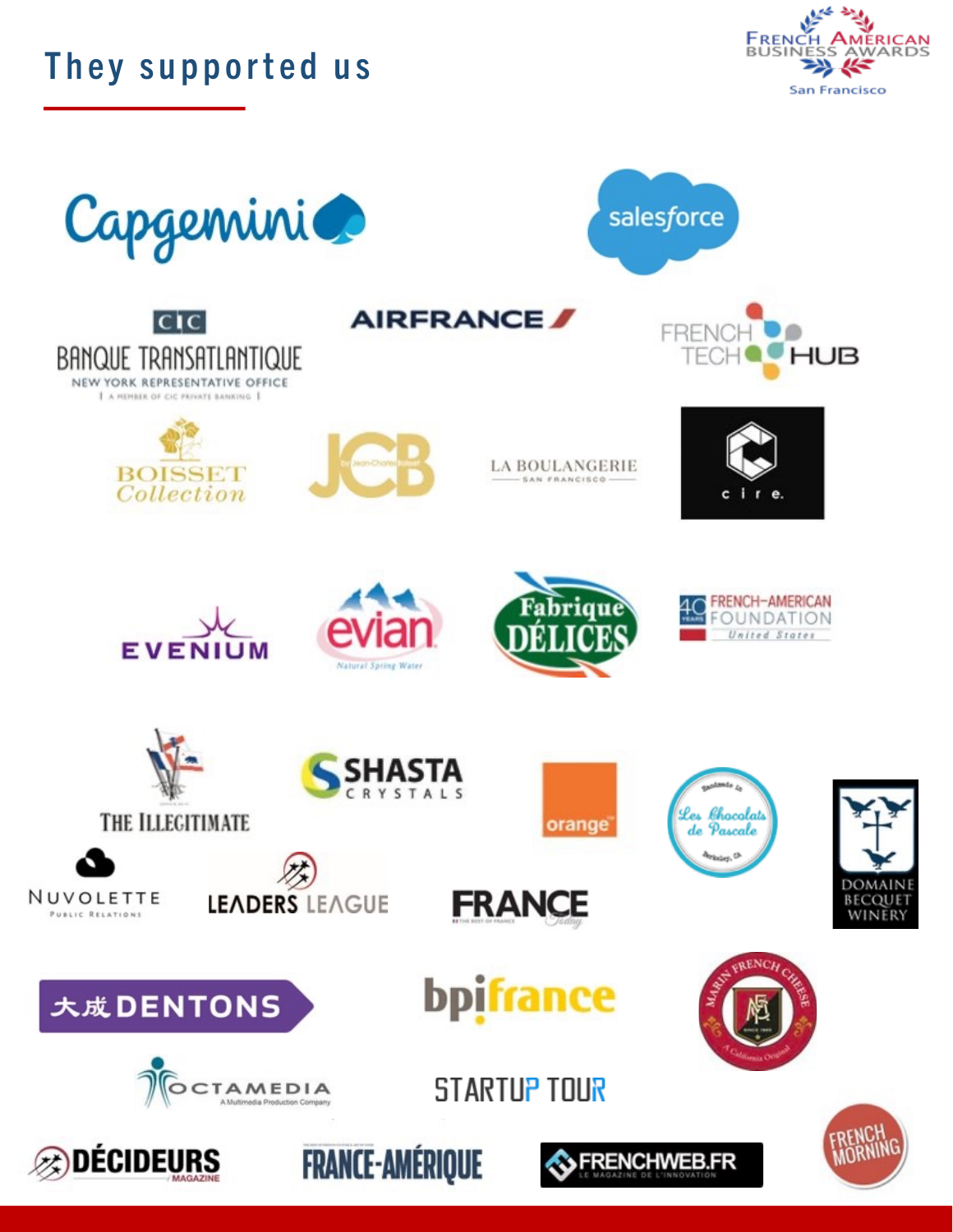### Sponsorship levels and benefits



|                                                                                                                       | <b>PLATINUM</b>                       | <b>GOLD</b>                           | <b>SILVER</b>                           | <b>BRONZE</b><br>& IN-KIND            |
|-----------------------------------------------------------------------------------------------------------------------|---------------------------------------|---------------------------------------|-----------------------------------------|---------------------------------------|
|                                                                                                                       | \$20,000<br>(non members<br>\$25,000) | \$15,000<br>(non members<br>\$20,000) | \$10,000<br>(non members<br>$$15,000$ ) | \$5,000<br>(non members<br>$$8,000$ ) |
| PRIOR TO THE EVENT                                                                                                    |                                       |                                       |                                         |                                       |
| Logo on dedicated event web page and FACCSF website                                                                   | <b>Top position</b>                   | <b>below Platinum</b>                 | below Gold                              | <b>below Silver</b>                   |
| Logo on promotional email campaigns & social media<br>platforms                                                       | <b>Top position</b>                   | below Platinum                        | below Gold                              | <b>below Silver</b>                   |
| Attend jury meetings for a category                                                                                   | $\overline{2}$                        | $\mathbf{1}$                          | $\mathbf{1}$                            |                                       |
| 1 complimentary article in FACCSF's newsletter                                                                        |                                       |                                       |                                         |                                       |
| Insert of "about your company" in Award Press releases                                                                |                                       |                                       |                                         |                                       |
| Mention of your company in articles from our media<br>partners                                                        |                                       |                                       |                                         |                                       |
| Exclusivity of sponsorship in your field of activity                                                                  |                                       |                                       |                                         |                                       |
| <b>DURING THE EVENT</b>                                                                                               |                                       |                                       |                                         |                                       |
| Sponsor Table (10 seats)                                                                                              | <b>Full table</b>                     | <b>Half table</b>                     | 3 seats                                 | 1 seat                                |
| Official recognition at event                                                                                         |                                       |                                       |                                         |                                       |
| Pop Up Banner                                                                                                         |                                       |                                       |                                         | small sign at<br>registration         |
| Presence in the ceremony handbook                                                                                     | logo + full page<br>description       | $logo + 1/2$ page<br>description      | logo + 1 sentence<br>description        | logo                                  |
| Opportunity to place materials on guest chairs                                                                        |                                       |                                       |                                         |                                       |
| Handing over of an award for a category                                                                               | $\overline{2}$                        | $\overline{2}$                        | $\mathbf{1}$                            |                                       |
| Sponsor a specific category                                                                                           | $\overline{2}$                        | $\overline{2}$                        | $\mathbf{1}$                            |                                       |
| Opportunity for 2 minutes' Mic time for own intro                                                                     |                                       |                                       |                                         |                                       |
| Logo on the backdrop (photoshoot area)                                                                                |                                       |                                       |                                         |                                       |
| Event can be customized to sponsor's interest (category,<br>event host, speaker)<br>Must be Event Committee approved. |                                       |                                       |                                         |                                       |
| <b>AFTER THE EVENT</b>                                                                                                |                                       |                                       |                                         |                                       |
| Logo on dedicated event web page and FACCSF website                                                                   | <b>Top position</b>                   | below Platinum                        | below Gold                              | <b>below Silver</b>                   |
| Logo on promotional email campaigns & social media<br>platforms                                                       | <b>Top position</b>                   | <b>below Platinum</b>                 | below Gold                              | <b>below Silver</b>                   |
| Logo on event video                                                                                                   | <b>Top position</b>                   | <b>below Platinum</b>                 | below Gold                              | <b>below Silver</b>                   |
| Insert "about your company" in Award Press releases                                                                   |                                       |                                       |                                         |                                       |